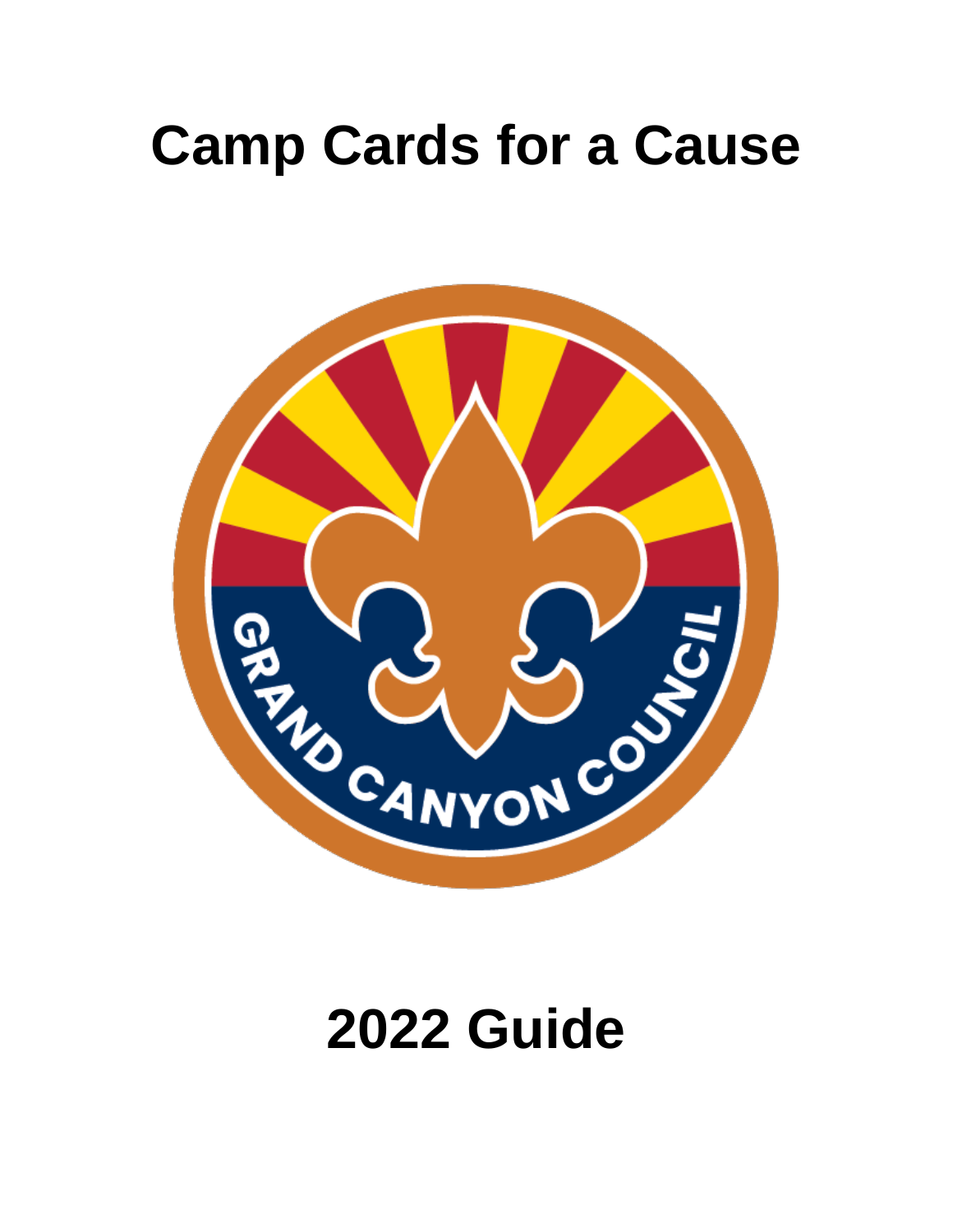#### **Introduction**

Thank you again for your participation in Grand Canyon Council's 2022 Camp Card sale! What I love so much about Camp Cards for a Cause is that anyone can participate in it, no matter how much or how little your unit is involved in the regular sale. Here are some more reasons why Camp Cards for a Cause is the perfect fundraiser for anyone in Grand Canyon Council:

- 1. This year, Camp Cards for a Cause is easier than ever thanks to Facebook Fundraising! Reach more of your friends and family than ever before with ease and convenience!
- 2. You still receive a 50% commission for every card sold! That's right, for every \$10 you raise, \$5 goes right back to you to support your fundraising goals.
- 3. Camp Cards for a Cause supports two great causes Scouting and educators! There has never been more of a reason to give!

This guide will walk you through every step you need to take to ensure a successful Camp Cards for a Cause fundraiser. If you have any questions, please do not hesitate to reach out to me at [brendan.switts@scouting.org](mailto:brendan.switts@scouting.org)

Yours in Scouting,

Brendan Switts Program Executive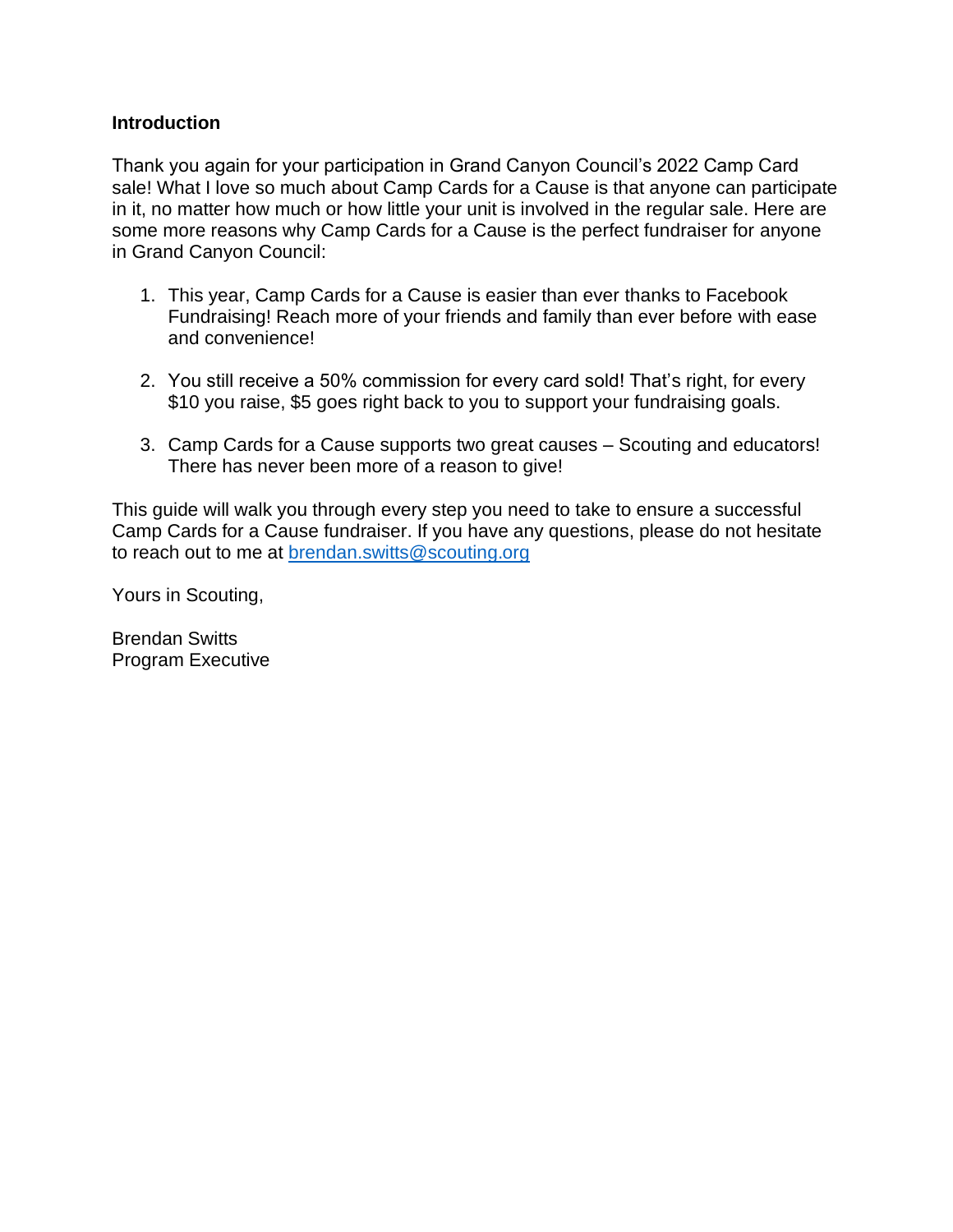## **HOW TO START YOUR CAMP CARDS FOR A CAUSE FUNDRAISER**

1. Go to [www.facebook.com/grandcanyonbsa](http://www.facebook.com/grandcanyonbsa)



2. Press "More" and then "Fundraisers"

| $\bullet\bullet\bullet$ $\square$ $\times$ $\leftarrow$ $>$ | $\bullet$                                              |                                                                                                                                                                                                                                                                                                                                         | a facebook.com                                 |                 | $\sigma$                                                                                                                                                                                                                                                                                                                                                                                                                 |                 |   | m                       |  | 88 |  |
|-------------------------------------------------------------|--------------------------------------------------------|-----------------------------------------------------------------------------------------------------------------------------------------------------------------------------------------------------------------------------------------------------------------------------------------------------------------------------------------|------------------------------------------------|-----------------|--------------------------------------------------------------------------------------------------------------------------------------------------------------------------------------------------------------------------------------------------------------------------------------------------------------------------------------------------------------------------------------------------------------------------|-----------------|---|-------------------------|--|----|--|
| Q Search Facebook                                           | क़                                                     | $\mathbb{F}^2$                                                                                                                                                                                                                                                                                                                          | 局                                              |                 | $\blacksquare$                                                                                                                                                                                                                                                                                                                                                                                                           | <b>Rendan</b>   | m |                         |  |    |  |
|                                                             | <b>#GRANDCANYONBSA</b>                                 |                                                                                                                                                                                                                                                                                                                                         |                                                |                 |                                                                                                                                                                                                                                                                                                                                                                                                                          |                 |   |                         |  |    |  |
|                                                             |                                                        | <b>Grand Canyon Council BSA</b><br>@GrandCanyonBSA - Nonprofit organization                                                                                                                                                                                                                                                             |                                                |                 |                                                                                                                                                                                                                                                                                                                                                                                                                          | <b>Q</b> Donate |   |                         |  |    |  |
|                                                             | Home<br>About<br>Community<br>Events                   | More $\rightarrow$                                                                                                                                                                                                                                                                                                                      |                                                | <b>Ib</b> Liked | <b>O</b> Message                                                                                                                                                                                                                                                                                                                                                                                                         | $\alpha$        |   |                         |  |    |  |
|                                                             | About                                                  | Donate                                                                                                                                                                                                                                                                                                                                  |                                                |                 | <b>Create post</b>                                                                                                                                                                                                                                                                                                                                                                                                       |                 |   |                         |  |    |  |
|                                                             | 3840 E. Chaparral Rd. Ste.<br>200 Scottsdale, AZ 85250 | Fundraisers<br><b>Videos</b><br><b>Photos</b>                                                                                                                                                                                                                                                                                           |                                                |                 | Check in                                                                                                                                                                                                                                                                                                                                                                                                                 | Tag friends     |   |                         |  |    |  |
|                                                             | C Chaparral Rd<br>- E Chapanal Rd.                     | <b>Groups</b>                                                                                                                                                                                                                                                                                                                           | Pinned post<br><b>Grand Canyon Council BSA</b> |                 |                                                                                                                                                                                                                                                                                                                                                                                                                          |                 |   |                         |  |    |  |
|                                                             |                                                        | In Scouting you'll develop new skills, try new hobbies, make<br>friends, learn teamwork, experience the outdoors, and<br>serve your community-all while havi See more<br>Scouting benefits its members, their communities, and the<br>future by helping youth build character, learn about the<br>world and grow into inspired leaders. |                                                |                 | <br>ربي<br>March 3 at 10:23 AM - @<br>We're all ready to put down our screens (even if just for a few moments) to experience "real".<br>Real nature, real friendships, real excitement! In Scouting, we learn life skillsskills that matter.<br>We make friendships that mean something. We value each other and the communities around<br>us. Find Scouting near you! https://beascout.scouting.org/ #Discoveryourpath. |                 |   |                         |  |    |  |
|                                                             |                                                        |                                                                                                                                                                                                                                                                                                                                         |                                                |                 | #GrandCanyonBSA #AdventureOn #BeAScout #ScoutsBSA #GrandCanyonCouncil                                                                                                                                                                                                                                                                                                                                                    |                 |   |                         |  |    |  |
|                                                             | 4,445 people like this including 21 of your friends    | #DISCOVERYOURPATH                                                                                                                                                                                                                                                                                                                       |                                                |                 |                                                                                                                                                                                                                                                                                                                                                                                                                          |                 |   |                         |  |    |  |
|                                                             | 4,787 people follow this<br>489 people checked in here |                                                                                                                                                                                                                                                                                                                                         |                                                |                 |                                                                                                                                                                                                                                                                                                                                                                                                                          |                 |   | $\overline{\mathbf{z}}$ |  |    |  |
|                                                             | http://www.grandcanyonbsa.org/                         |                                                                                                                                                                                                                                                                                                                                         |                                                |                 |                                                                                                                                                                                                                                                                                                                                                                                                                          |                 |   |                         |  |    |  |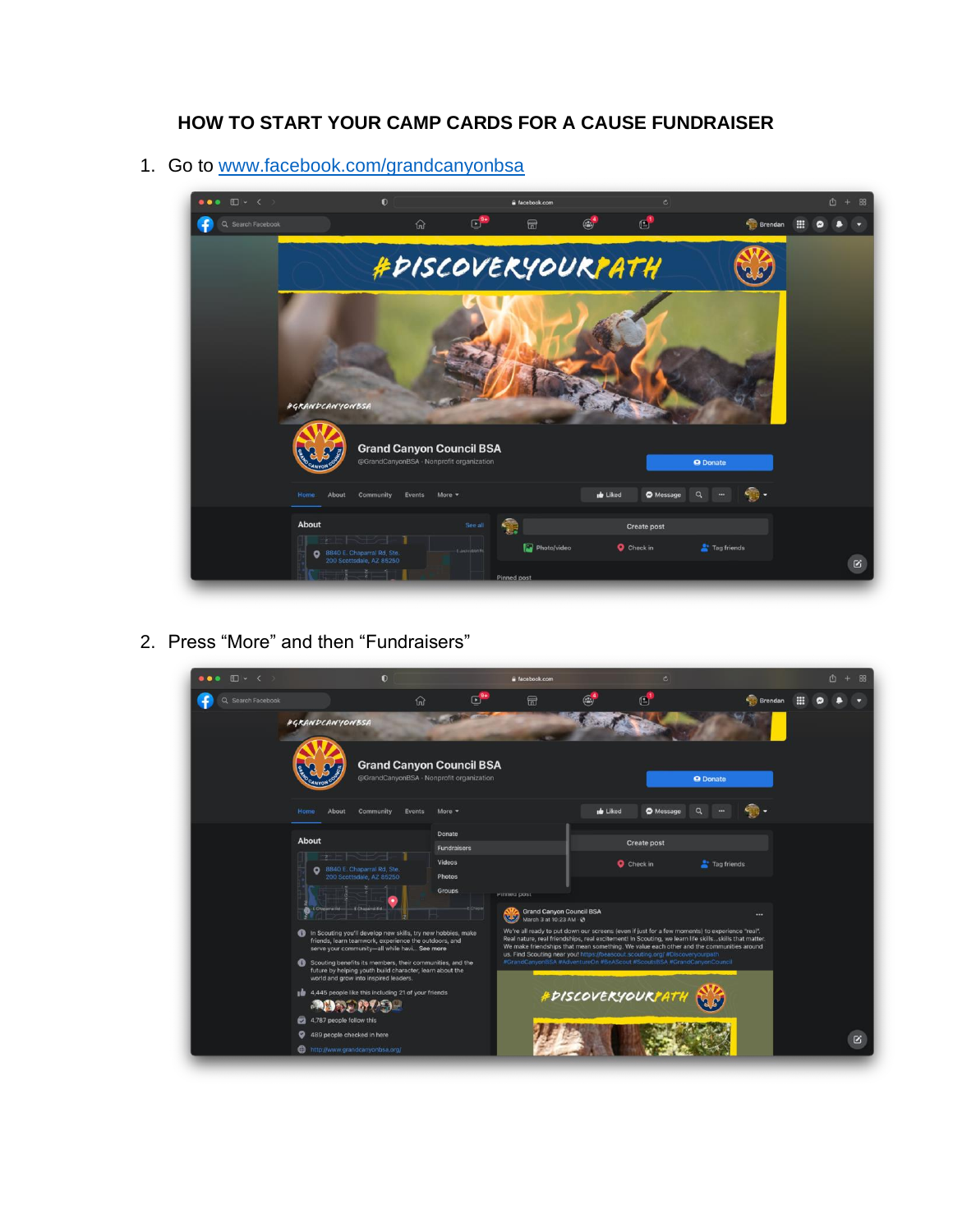3. Press "Raise Money"

| $\bullet \bullet \bullet : \quad \blacksquare \, \vdash \, \langle \quad \rangle$ |                        | $\bullet$                                                                                                                                          | a facebook.com                                                                                                                                                                                                                                                        |                                                                                                                                       | $\sigma$                                                                            |            |  | 卣<br>÷ | 88    |
|-----------------------------------------------------------------------------------|------------------------|----------------------------------------------------------------------------------------------------------------------------------------------------|-----------------------------------------------------------------------------------------------------------------------------------------------------------------------------------------------------------------------------------------------------------------------|---------------------------------------------------------------------------------------------------------------------------------------|-------------------------------------------------------------------------------------|------------|--|--------|-------|
| Q Search Facebook                                                                 |                        | क़                                                                                                                                                 | $\mathbb{E}^{\frac{9+}{2}}$<br>局                                                                                                                                                                                                                                      | G,                                                                                                                                    | $\mathbf{G}$                                                                        | Brendan :: |  |        |       |
|                                                                                   | <b>#GRANDCANYONBSA</b> |                                                                                                                                                    |                                                                                                                                                                                                                                                                       |                                                                                                                                       |                                                                                     |            |  |        |       |
|                                                                                   |                        | <b>Grand Canyon Council BSA</b><br>@GrandCanyonBSA - Nonprofit organization                                                                        |                                                                                                                                                                                                                                                                       |                                                                                                                                       | <b>O</b> Donate                                                                     |            |  |        |       |
|                                                                                   | Home<br>About          | Community<br>Events                                                                                                                                | More *                                                                                                                                                                                                                                                                | <b>Ib</b> Liked                                                                                                                       | <b>Ø</b> Message<br>$\alpha$                                                        | $\cdots$   |  |        |       |
|                                                                                   |                        | <b>Fundraisers</b><br><b>Council BSA</b><br>\$160 raised of \$200<br><b>BSA</b><br><b>Crandall Barlow</b><br>\$15 raised of \$200<br><b>Donate</b> | Abby's birthday fundraiser for Grand Canyon<br>Fundraiser for Grand Canyon Council BSA by Abby Lyon<br><b>Donate</b><br>P<br>$\sum_{i=1}^{n}$<br>Amy's birthday fundraiser for Grand Canyon Council<br>Fundraiser for Grand Canyon Council BSA by Amy<br>۰<br>$\circ$ | Create a Fundraiser<br>Support this nonprofit by creating a<br>fundraiser that people can donate to.<br>Ended<br>Meta @ 2022<br>Ended | <b>Raise Money</b><br>Privacy - Terms - Advertising - Ad Choices D - Cookies - More |            |  |        |       |
|                                                                                   |                        | <b>BSA</b>                                                                                                                                         | Nick's birthday fundraiser for Grand Canyon Council                                                                                                                                                                                                                   |                                                                                                                                       |                                                                                     |            |  |        | $\Xi$ |

4. Customize your fundraiser using the bar on the left side of your screen! Find instructions on the next page of this document.

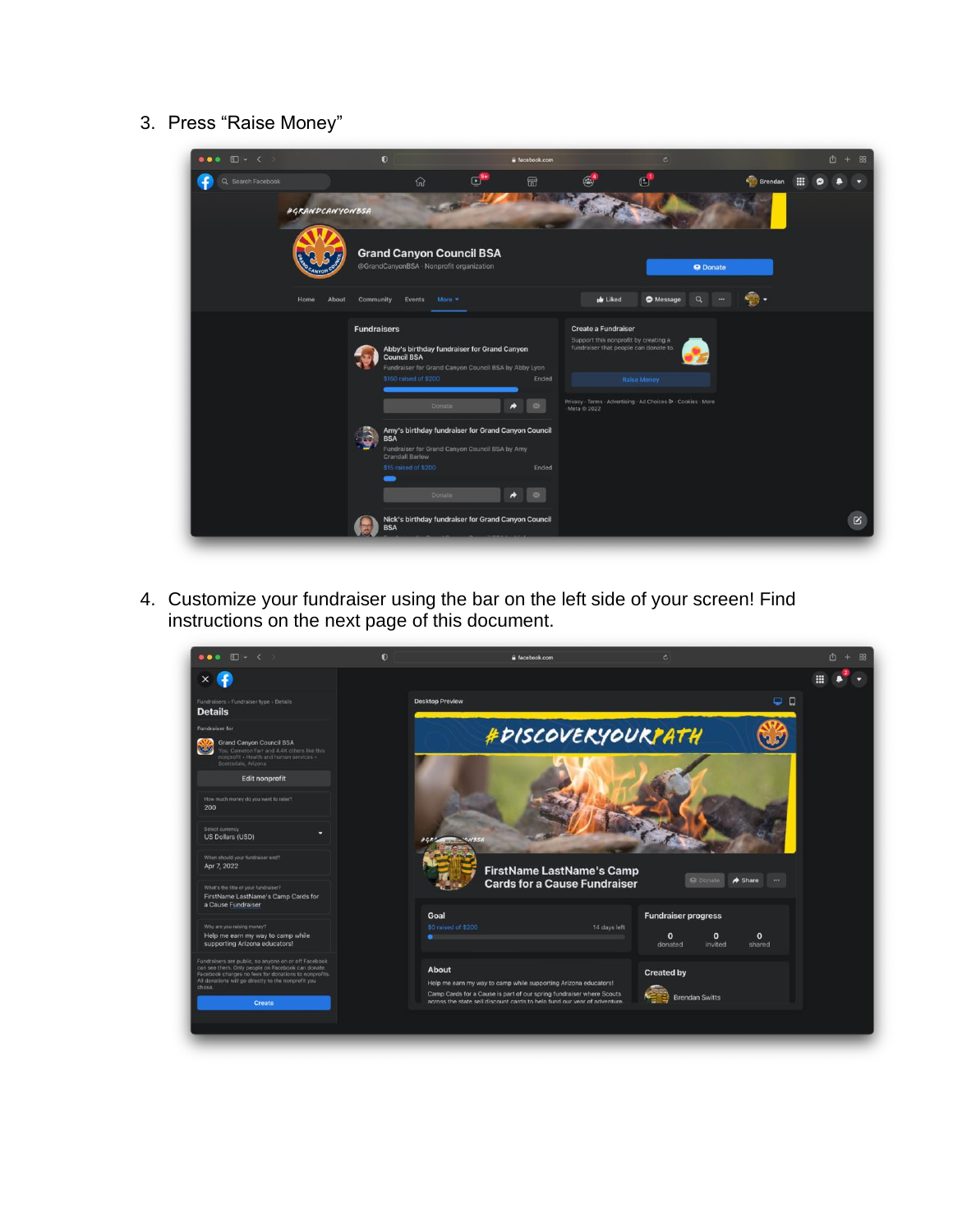#### **INSTRUCTIONS FOR CUSTOMIZING YOUR FUNDRAISER**

- 1. Think about who's account you want to promote this fundraiser. The Scout's account is not always the best choice (if it is even an option). Since you can change the name of the fundraiser to whatever you want, we recommend using a parent or guardian's account in most cases.
- 2. Decide **"How much money do you want to raise?"** Make this goal realistic and based on your actual fundraising goals. What are you raising money for? Summer Camp? Unit dues? Please be as specific if possible. Remember, you receive a 50% commission for Camp Card sales, so this amount should be twice as much as you need.
- 3. Please make sure that the **"Select currency"** section is set to "US Dollars (USD).
- 4. **"When should your fundraiser end?"** We suggest a two-week Camp Cards for a Cause sale so that there is a sense of urgency and you do not annoy your friends/followers (but feel free to set it for longer). We have also written our sample posts (which you can find later in this document) based on this schedule.
- 5. **"What's the title of your fundraiser?"** Please name your fundraiser:

*FirstName LastName's Camp Cards for a Cause Fundraiser*

**This is the only way to guarantee that you receive your commission.**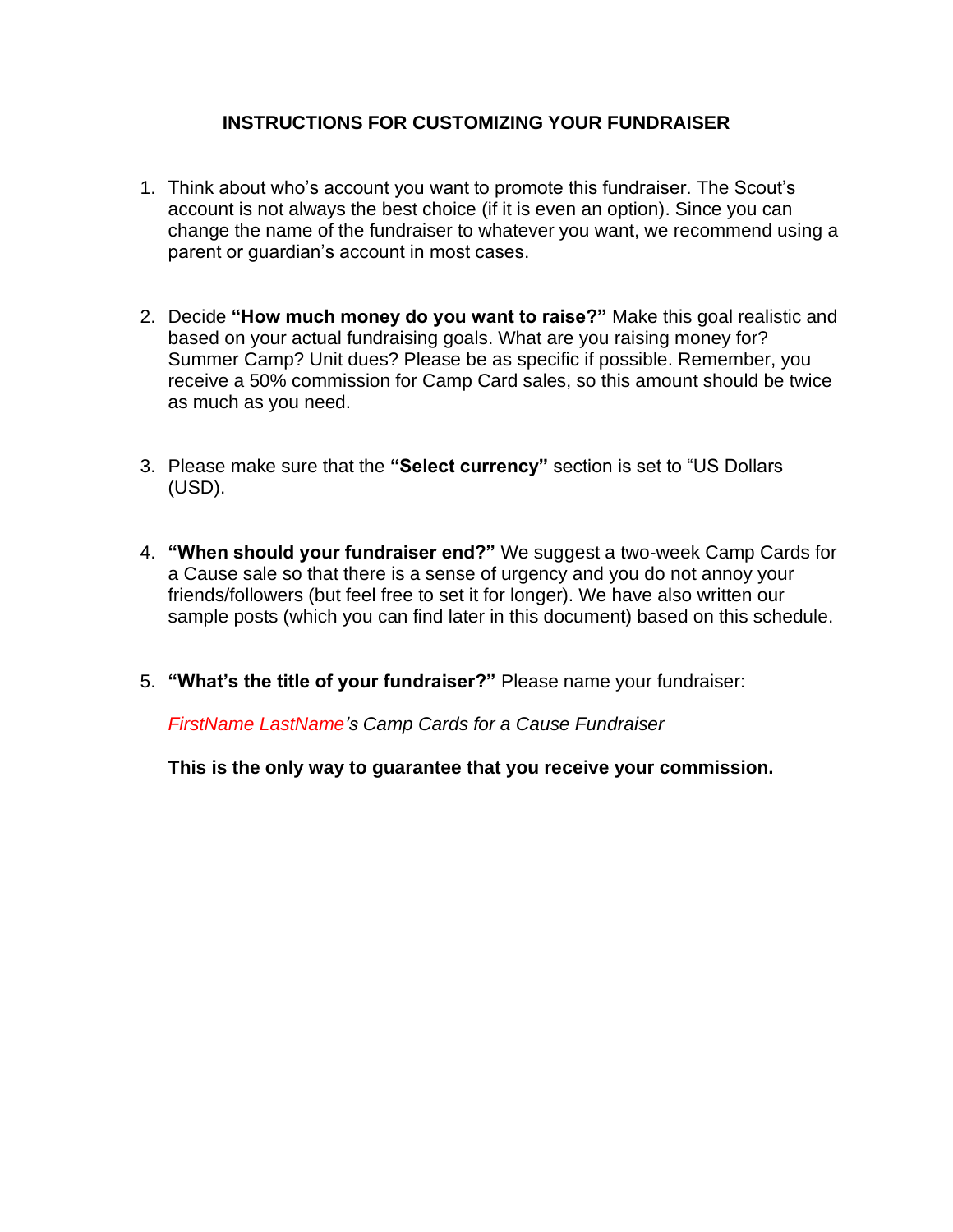6. **"Why are you raising money?"** Try to be as specific as possible, and emphasize that this fundraiser is supporting two great causes: Scouting and educators. Here is a sample of what you can write:

*Help me earn my way to camp while supporting Arizona educators!* 

*Camp Cards for a Cause is part of our spring fundraiser where Scouts across the state sell discount cards to help fund our year of adventure. This year, I am trying to raise money so I can \*insert reason here\*.*

*In case you don't want a Camp Card for yourself though or want to give more to help me reach my goal, Grand Canyon Council created Camp Cards for a Cause. For every \$10 I raise here, \$5 will go towards my goal, and a Camp Card will be donated to a local educator! The rest of the funds will be used to improve summer camp properties, keep camp fees low, and provide support to other Scouts in need!* 

*Your support means so much to me, and I hope you will be able to help me reach my goal. If you would like to learn more about Scouting in Arizona, you can visit grandcanyonbsa.org* 

*Facebook takes care of the donation processing with no fees.*

- 7. **Cover Photo:** We recommend updating this section with a good photo of you having fun in Scouting!
- 8. Press **"Create"**

You did it! Now, let's talk about your fundraiser update posts!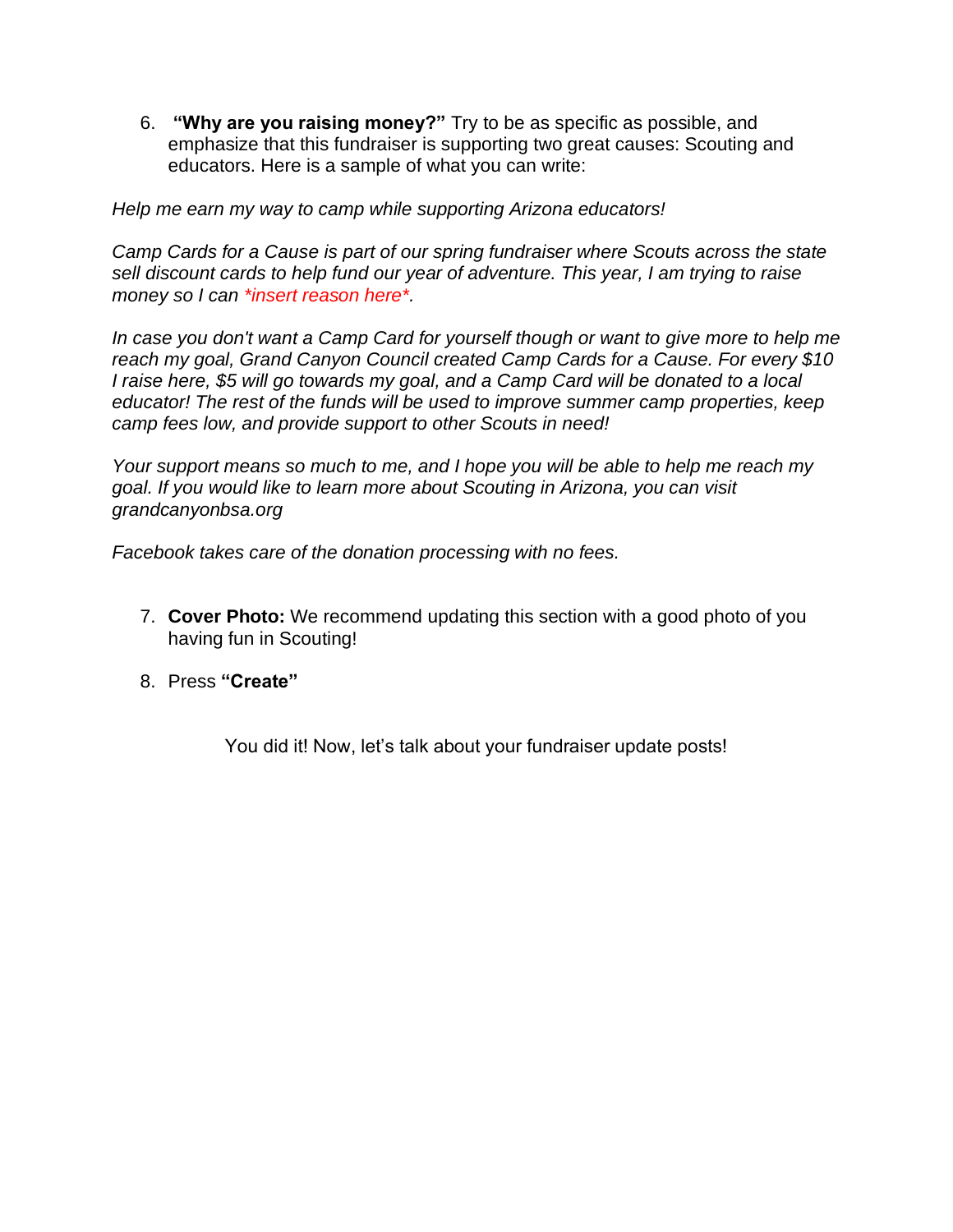### **TIPS AND TRICKS FOR A SUCCESSFUL FUNDRAISER**

All right, now that you have created your fundraiser, what's next? Here are some tips and tricks that you should do to help make your Camp Cards for a Cause fundraiser a success.

- $\overline{\mathbf{0}}$ . . . A facebook com  $\underline{\mathbb{E}}^{9+}$  $\odot^4$  $\epsilon$  $\bigoplus$ Ð Brendan : 11 0 Goal **Fundraiser progress** 1 day left No one has donated to your fundr<br>and share your story to build mon Invite friends 0<br>invited O<br>donated Be the first of your friends to donate Write something. **Invite friends** Photo/video  $\overset{\bullet}{\bullet}$  Tag friends  $\odot$  Feeling/activity People who invite friends raise more money. We<br>recommend inviting about 180 people. Amy Switts About Ryan Switts Camp Cards for a Cause is part of our spring fundraiser where Scouts across the state sell<br>discount cards to help fund our year of adventure. This year, I am trying to raise money so I<br>can \*insert reason here\*. Glenn Switts See all friends Brendan Switts • March 25, 2022 Share update Introduce your fundraiser by sharing it on Feed. Tell friends<br>why you're raising money and how they can help. **Benefiting** Grand Canyon Council BSA Thanks for the support so far. **NA ST** Scouting benefits its members, their communities, and the future by helping youth build<br>character, learn about the world and grow into inspired leaders. 4,445 people like this  $\mathbf{E}$ Sased in Scottsdale, Arizona
- 1. Scroll down to **"Invite Friends,"** and then invite them!

This is something we recommend you do as soon as you start your sale! Think about who is most likely to support you and ask for their help!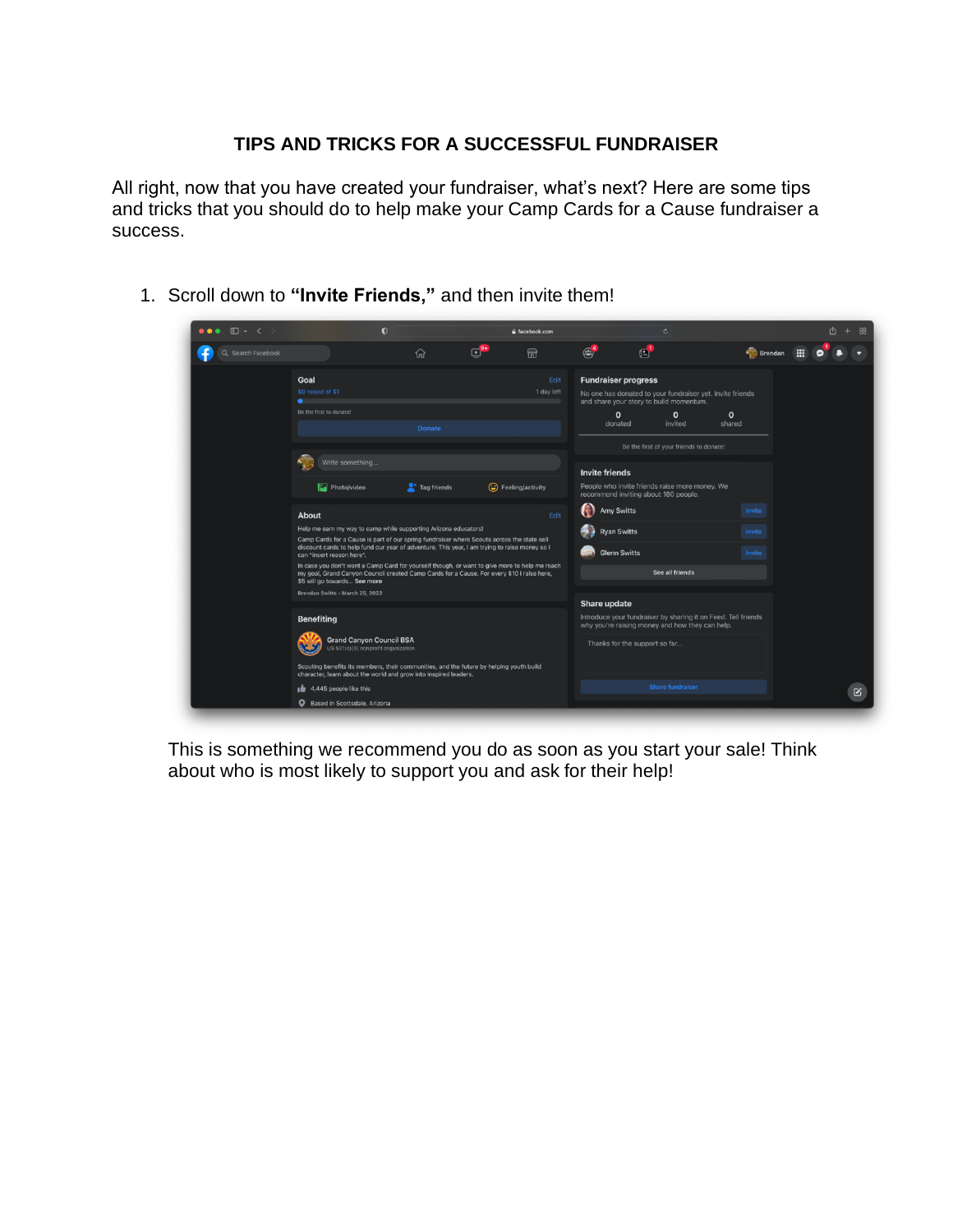2. **Fundraiser Link:** Share the fundraiser link with those who you know want to support you but may not check Facebook very often.

| $\bullet\bullet\bullet\quad\square\,\vdash\,\,\leftarrow\,\,\rightarrow\,\,$ |                                                                                                                                                                                                                                       | $\bullet$ |                        | a facebook.com |                               | ¢.                                                                                                               |            |  | 88 |
|------------------------------------------------------------------------------|---------------------------------------------------------------------------------------------------------------------------------------------------------------------------------------------------------------------------------------|-----------|------------------------|----------------|-------------------------------|------------------------------------------------------------------------------------------------------------------|------------|--|----|
| Q Search Facebook                                                            |                                                                                                                                                                                                                                       | क़        | $\mathbb{E}^{\bullet}$ | 局              | $\circledast^4$               | ď                                                                                                                | Brendan :: |  |    |
|                                                                              | Brendan Switts . March 25, 2022                                                                                                                                                                                                       |           |                        |                | Share update                  |                                                                                                                  |            |  |    |
|                                                                              | <b>Benefiting</b>                                                                                                                                                                                                                     |           |                        |                |                               | Introduce your fundraiser by sharing it on Feed. Tell friends<br>why you're raising money and how they can help. |            |  |    |
|                                                                              | <b>Grand Canyon Council BSA</b><br>US 501(c)(3) nonprofit organization<br>Scouting benefits its members, their communities, and the future by helping youth build<br>character, learn about the world and grow into inspired leaders. |           |                        |                | Thanks for the support so far |                                                                                                                  |            |  |    |
|                                                                              |                                                                                                                                                                                                                                       |           |                        |                |                               |                                                                                                                  |            |  |    |
|                                                                              | 4,445 people like this                                                                                                                                                                                                                |           |                        |                |                               | <b>Share fundraiser</b>                                                                                          |            |  |    |
|                                                                              | Based in Scottsdale, Arizona<br>Learn more at Guidestar.org                                                                                                                                                                           |           |                        |                | <b>Fundraiser link</b>        |                                                                                                                  |            |  |    |
|                                                                              | Receiving donations directly. Learn More                                                                                                                                                                                              |           |                        |                |                               | Copy your fundraiser link to share it through email,                                                             |            |  |    |
|                                                                              | Activity                                                                                                                                                                                                                              |           |                        |                | friends.                      | Instagram, Twitter or wherever else you connect with                                                             |            |  |    |
|                                                                              | Brendan Switts created a fundraiser for Grand Canyon Council BSA.<br>$\cdots$                                                                                                                                                         |           |                        |                |                               | https://www.facebook.com/donate/229450879373304/                                                                 |            |  |    |
|                                                                              | Just now - Facebook fundraisers - @                                                                                                                                                                                                   |           |                        |                |                               | Copy link                                                                                                        |            |  |    |
|                                                                              | <b>D</b> Like                                                                                                                                                                                                                         | C Comment | $\triangle$ Share      |                |                               |                                                                                                                  |            |  |    |
|                                                                              | Write a comment.                                                                                                                                                                                                                      |           |                        | 0000           | <b>Created by</b>             |                                                                                                                  |            |  |    |
|                                                                              |                                                                                                                                                                                                                                       |           |                        |                |                               | <b>Brendan Switts</b>                                                                                            |            |  |    |
|                                                                              |                                                                                                                                                                                                                                       |           |                        |                | 81 913 friends                |                                                                                                                  |            |  |    |
|                                                                              |                                                                                                                                                                                                                                       |           |                        |                |                               | On Facebook since 2014                                                                                           |            |  |    |
|                                                                              |                                                                                                                                                                                                                                       |           |                        |                |                               | <b>Add organizers</b>                                                                                            |            |  | 図  |
|                                                                              |                                                                                                                                                                                                                                       |           |                        |                |                               |                                                                                                                  |            |  |    |

This could be friends, family members, your best popcorn buyers… Share this link directly with them (via email or text) or on your other social media accounts!

3. **Share Update:** Introduce your fundraiser by sharing it on Feed. Tell friends why you're raising money and how they can help. We recommend posting at least 6 times during your two-week fundraiser to help reach this goal. Remember, the highest performing posts are short and meaningful. Every Scout's experience is different, and different style of posts are appropriate for different ages, but here are some samples to get you started:

Post 1: Your first post will be automatically created as soon as you start your fundraiser. It will include the summary you wrote, so make sure it is a good one!

Post 2: Talk about your favorite Scouting memory and end your story with an invitation to donate and help you do it again. For example:

• *I am raising money to go to Camp Geronimo! It was hard being away from home for the first-time last summer, but I had a great week and cannot wait to go back. My favorite part was the cooking merit badge, where I learned how to make pizza on a camping trip! Want to help me do it all again? Support my Camp Cards for a Cause fundraiser before you're out of time!*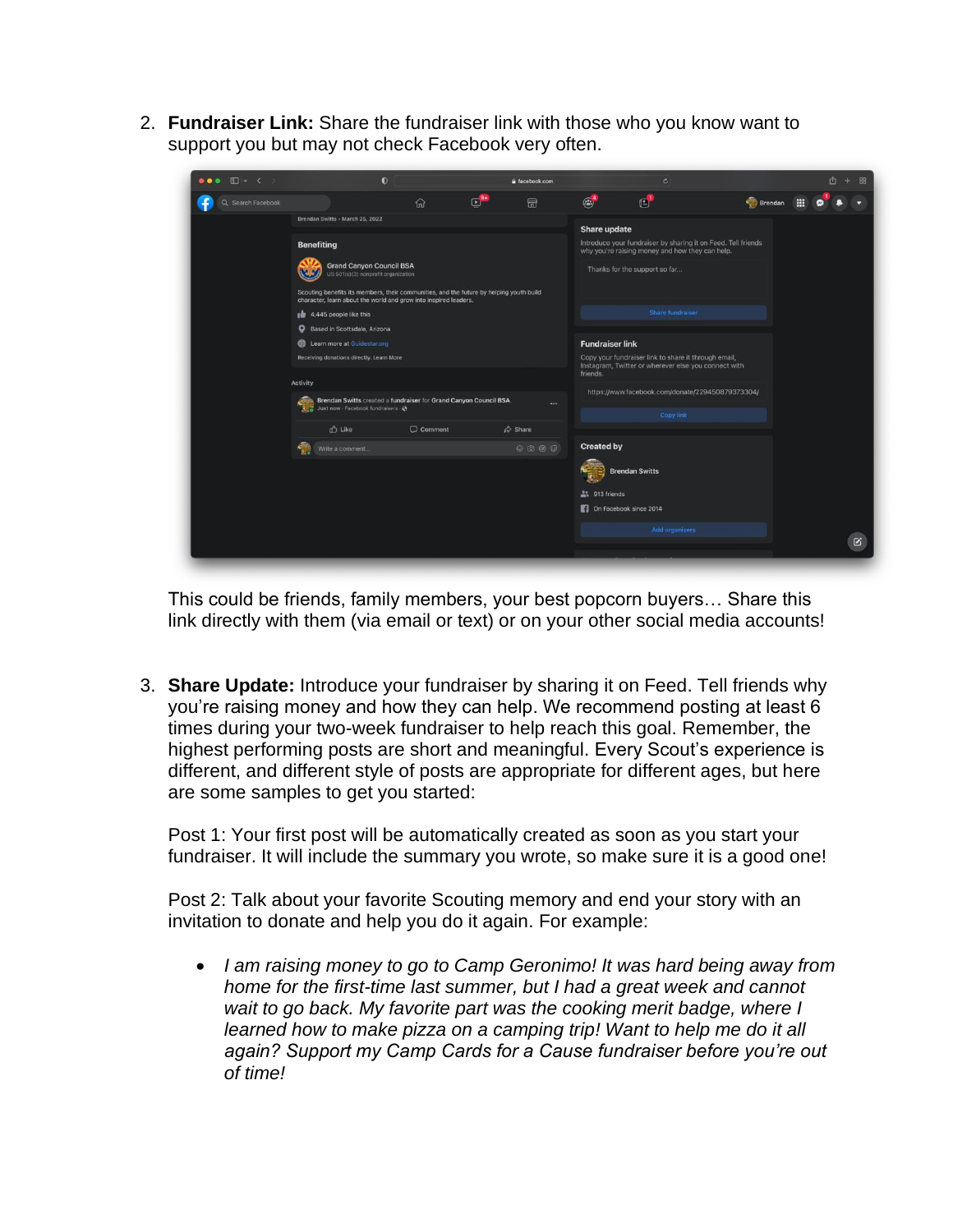Post 3: Give an update on how your fundraiser is going and ask others to join in!

• *There is only one more week to support my Camp Cards for a Cause fundraiser, and we are almost halfway towards reaching my goal! I love being involved in Scouting, and opportunities like this help make it affordable for me and my family. And don't forget – for every \$10 I raise, a Camp Card is given to a local educator!*

Post 4: Write a post about the cause:

• *One of my favorite parts of Camp Cards for a Cause is that it supports two great causes – not just one! It has been a challenging few years for our educators, and this is one way that I can help while still working towards my goal to earn my way to camp. For every \$10 raised, a Camp Card is given to a local educator, so make sure to give your \$10 (or more) today!* 

Post 5: Write another post about your Scouting experience.

• *Scouting is full of fun activities like camping trips that get me excited every month to get outdoors, but another reason I love being a part of Scouting are the lessons and values I learn from my adult leaders and other Scouts. This year, I am really excited to go to National Youth Leadership Training, where I will learn how to be a better leader both in my unit and my daily life!* 

Post 6: Write a "last call" post.

• *Time is running out, and we are so close to meeting my fundraising goal! What can you do to help me cross the finish line? Have you donated yet? Have you shared this post with your friends? Anything helps!* 

Other Post Ideas:

- Publicly thank someone who made larger-than-normal donation. Remind your friends/followers that for every \$10 raised, a Camp Card is given to a local educator.
- Make a short video (in your uniform!) asking for support! Videos are some of the most viewed posts on Facebook.
- 4. **Post in your fundraiser** to thank those who already donated and invite them to share your fundraiser. Here are some good ways you can do this: